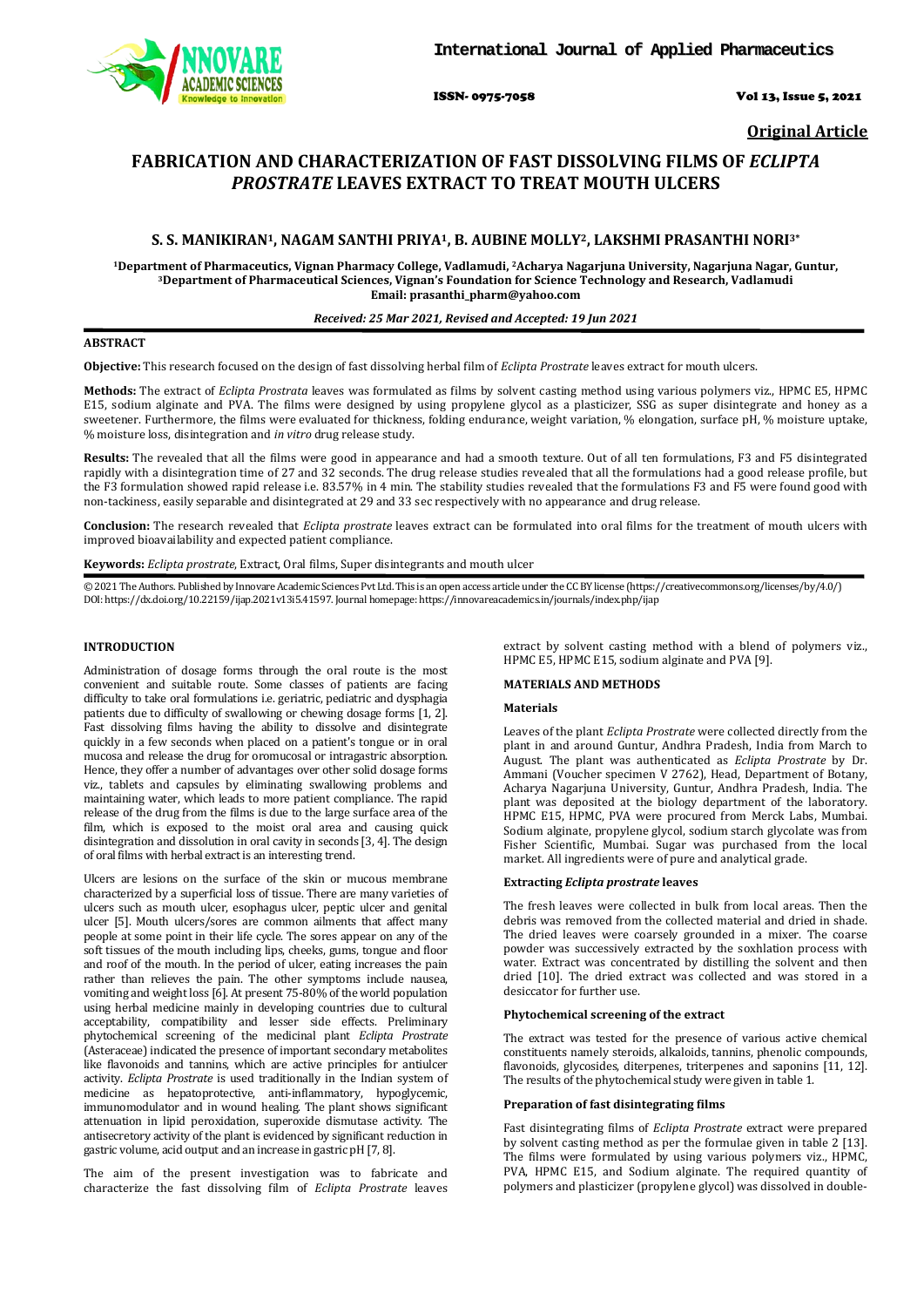distilled water. This polymeric dispersion was stirred for 1 h using a magnetic stirrer and kept aside for deaeration. In another beaker plant extract, super disintegrate (sodium starch glycolate) and honey was dissolved in a specific proportion of distilled water. The resulting aqueous solution was added to polymeric dispersion and stirred for 1h. After deaeration of the blend, it was casted on the film former apparatus (VJ Instruments, Mumbai) and temperature was maintained at 30-50 °C. Dried film was carefully removed from the film-forming machine and trimmed into 3×3 cm2 size. Trimmed films were stored in an airtight container and subjected for evaluation.

#### **Evaluation tests**

### **Standard calibration curve for** *Eclipta prostrate* **leaves extract**

Accurately weighed amount of *Eclipta prostrate* (10 mg) extract was dissolved in a few ml of water and the volume was made up to 10 ml with water. From this stock solution aliquot of 0.2 ml, 0.4 ml, 0.6 ml, 0.8 ml and 1.0 ml were pipetted out into a series of 10 ml volumetric flasks and makeup to mark with water in order to get a concentration within the Beer's range from 20-100µg/ml. The samples were analyzed by UV spectrophotometer [14]. The process was carried out in triplicate.

### **Antimicrobial activity**

Biological screening of plant extracts was most frequently carried out to determine the antibacterial activity. These evaluations are done by means of standard *in vitro* assay (agar well diffusion) utilizing a broad spectrum of pathogenic and nonpathogenic bacteria. In the present study gram-positive (*S. Aureus, B. Subtilis*) and gram negative (*E. Coli, P. Aeruginosa*) bacterial strains were used. These organisms are responsible for various minor or major infections in humans [15, 16].

### **Morphological properties**

The morphological properties such as homogenous nature of films, colour, transparency and surface texture were observed visually. All the formulations were stored at room temperature 25±30 °C in airtight containers.

#### **Uniformity of film thickness**

The thickness of the films was measured by using a screw gauge at 5 different strategic locations. This helps in determining the uniformity of thickness of oral fast disintegrating films, which directly relates to the accuracy of the dose [17].

## **Folding endurance**

Folding endurance proved the information regarding the flexibility as well as the physical ability of the films. It was measured by firmly folding films repeatedly in the middle. The number of folds required to produce crack in the film was noted as the value of folding endurance [18].

### **Tensile strength**

Three films from each formulation were taken and cut into 5 cm width and 10 cm length. The force required to break the films was determined using tensile strength apparatus (HIKS tensile strength apparatus THE-500) in triplicate. tensile strength is calculated by using the formula [19].

Tensile strength = breaking force/area of cross − section

#### **Percentage elongation**

Percentage elongation provides information regarding the mechanical property of the films. When the physical force was applied on the films, it stretches, referred to as a strain. Strain causes the deformation of films by changing the original dimension of the films. The percentage elongation value increases with an increase in the plasticizer concentration. It was calculated by using the following formula [20].

Percentage elongation = 
$$
(L - L0)/L0 * 100
$$

Where, L=final length,  $L_0$  = initial length

### **Percentage moisture loss**

The percentage moisture loss studies were carried to check the film's physical stability. Initially weighed films of predetermined size (3×3 cm2) were placed in a desiccator containing anhydrous calcium chloride for three days. The films were removed and weighed again to calculate the percentage moisture loss by using the following formula [21].

% Moisture loss =  $((initial weight – final weight)/initial weight) * 100$ 

#### **Percentage moisture uptake**

The weighted films were kept in a desiccator at room temperature for 24h. The films were collected and exposed to 84% relative humidity using a saturated solution of potassium chloride in desiccators until a constant weight was achieved. The % moisture uptake was calculated by using the formula [22]

% Moisture uptake =  $($ (initial weight – final weight)/initial weight) \* 100

### **Surface pH**

To measure the pH of the film, the film was cut into a square shape  $(3\times3 \text{ cm}^2)$  and was placed in a dish and moistened with 1 ml of water and kept aside for 1 min. The surface pH of the films was measured by using a pH meter (ELICO-LI120). The process was carried out in triplicate [23].

#### *In vitro* **release studies**

The release rate of the *Eclipta prostrate* extract from the fastdissolving films was determined by the help of USP Dissolution Test Apparatus-II. The release study was performed in 900 ml phosphate buffer pH 6.8, at 37±5 °C with 50 rpm speed. Aliquot of the solution was collected and replaced with fresh medium at every 30 secs to maintain the sink conditions. The Aliquot was filtered through the Whatman's filter paper. The absorbance of the filtered solution was measured at 221 nm. The sample should be withdrawn at the zone between the surface of the dissolution medium and the top of the rotating paddle not less than 1 cm apart from the vessel wall. The cumulative amount of drug release was calculated by using the calibration data [24]. The process was carried out in triplicate.

#### **Stability studies**

The optimized formulation was evaluated for stability studies by storing at 40 °C and 75% RH for 3 mo. The samples were analyzed for physical appearance, disintegration time and preservative efficacy test[25].

### **RESULTS AND DISCUSSION**

Eclipta prostrate known as bhringraj, is a famous herb widely used for hair growth, productive cough, ulcers, asthma and liver disorders. Hence, in the present investigation leaf extract of Eclipta prostrate was formulated into fast dissolving films to treat mouth ulcers [26]. The fresh leaves of Eclipta prostrate were collected in and around Guntur. They were dried by the air-drying process. The dried leaves of the Eclipta prostrate were extracted by the soxhlation process by using water as menstruum. The extract was dried and tested for phytochemical constituents. The results of the preliminary phytochemical screening revealed the presence of steroids, flavonoids, saponins, diterpenes. The data were given in table 1.

### **Table 1: Phytochemical constituent's data of** *Eclipta prostrata extract*

| <b>Active ingredient</b> | Results* |  |
|--------------------------|----------|--|
| Steroids                 | Present  |  |
| Alkaloids                | Absent   |  |
| Phenolic compounds       | Absent   |  |
| Tannins                  | Present  |  |
| Flavonoids               | Present  |  |
| Glycosides               | Absent   |  |
| Diterpenes               | Present  |  |
| Triterpenes              | Present  |  |
| Saponins                 | Present  |  |
|                          |          |  |

 $*_{n=3}$ 

The compatibility of an extract with the polymers was studied by using IR spectroscopic methods. The spectra were shown in fig. 1 and 2. The spectra revealed that formulations having characteristic peaks same as that of the pure extract. It indicated that there was no interaction between drugs and excipients.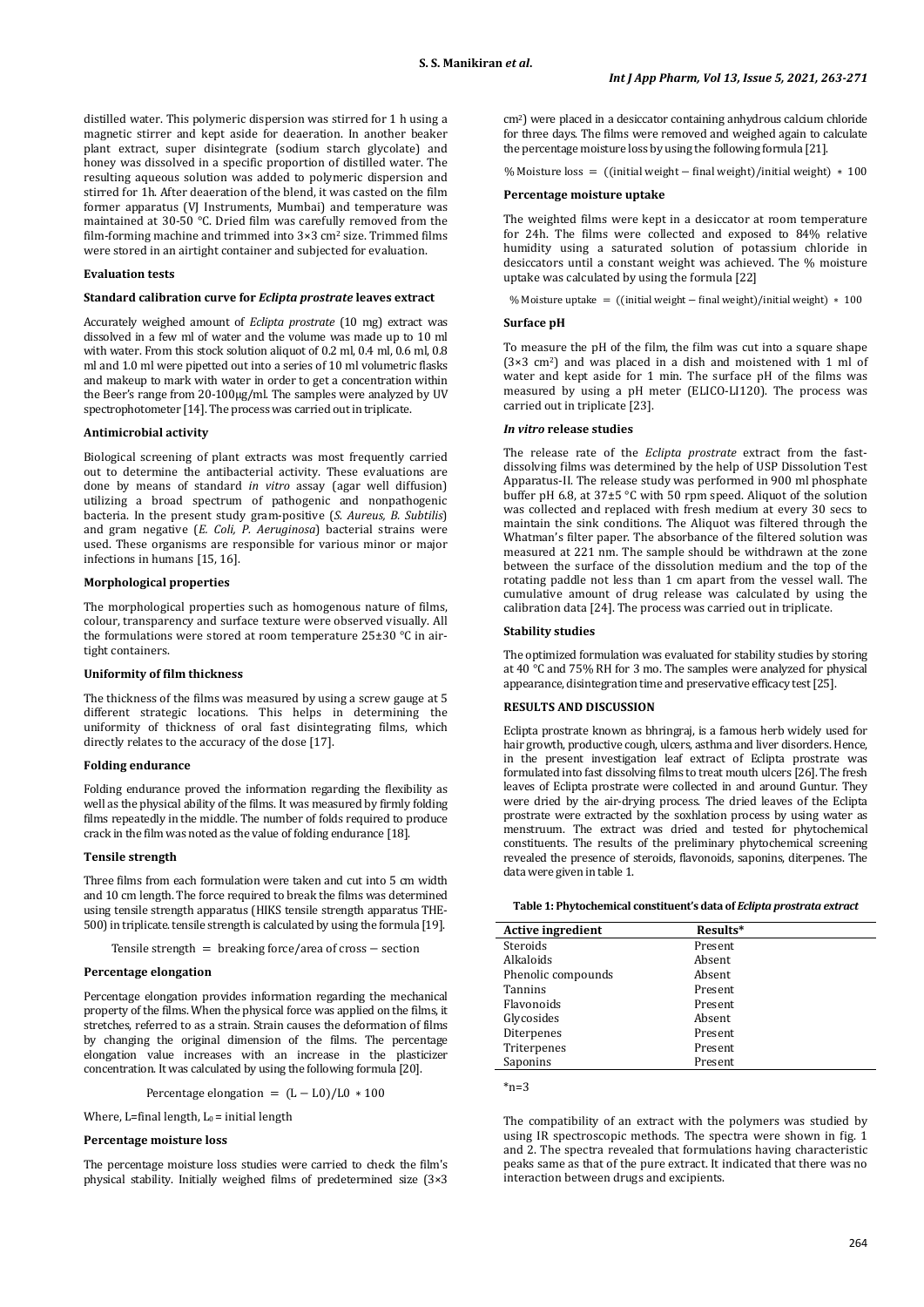

**(c)**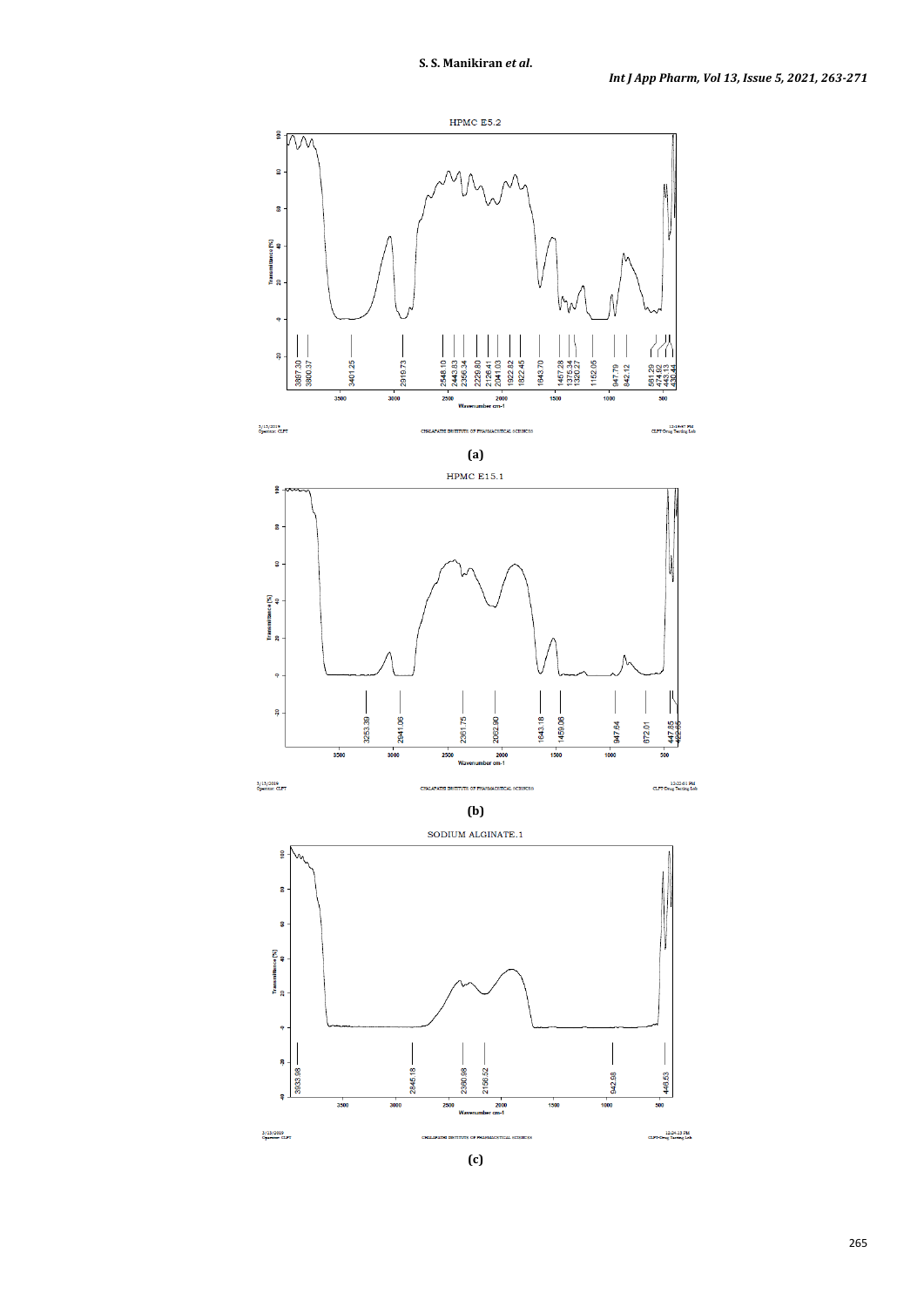

**(f)**

266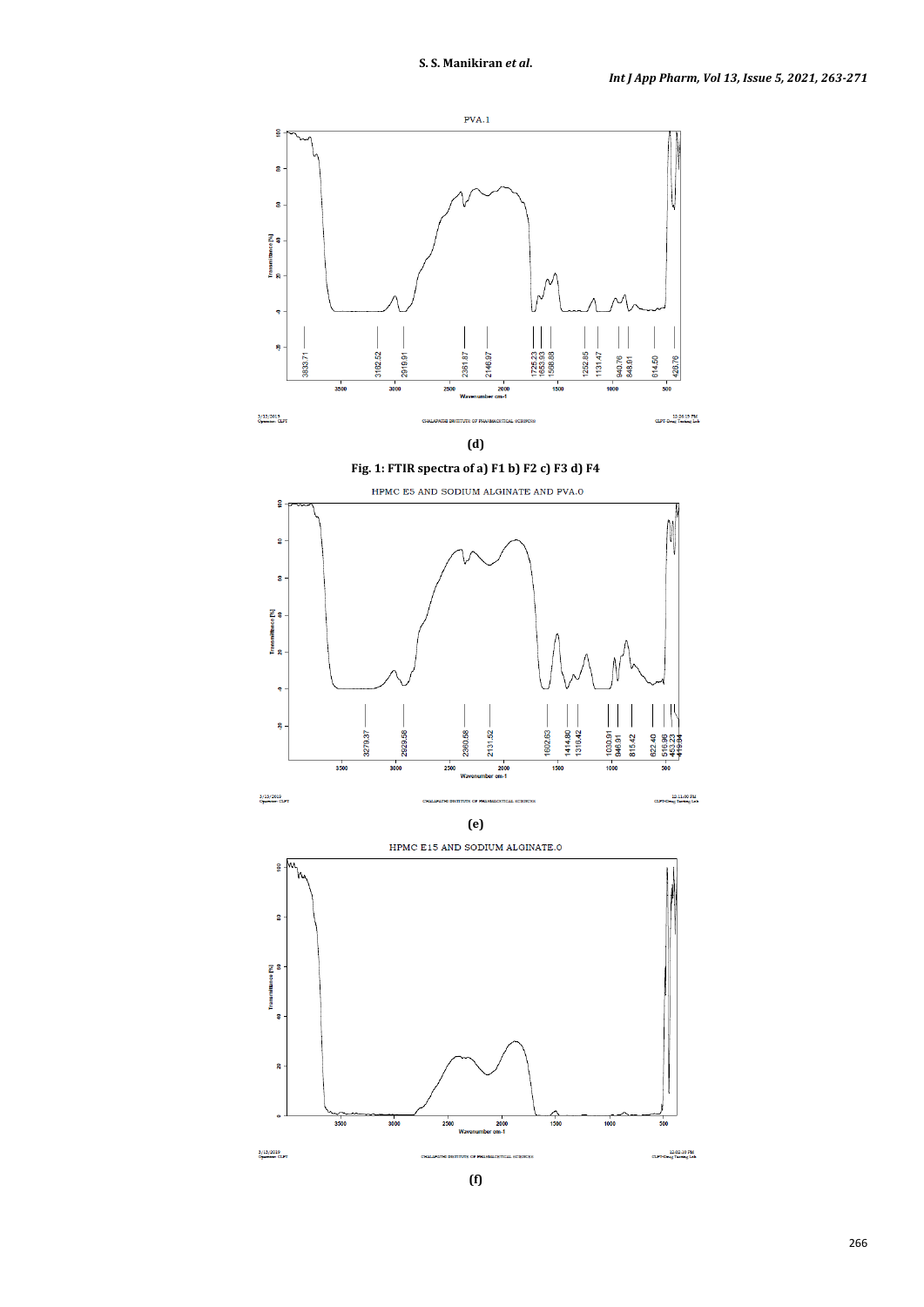

**(i)**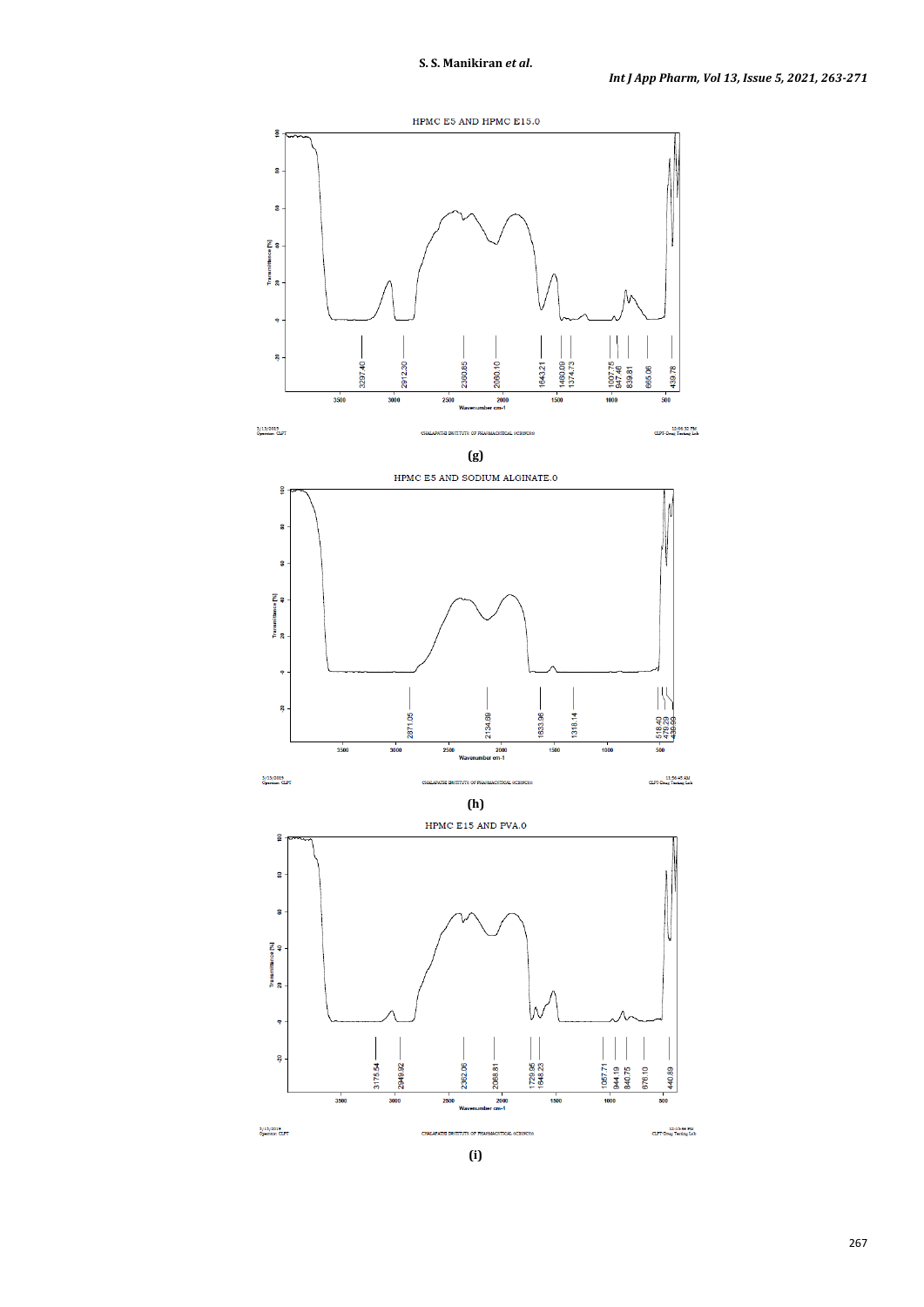

**Fig. 2: FTIR spectra of formulation containing (e) F5 (f) F6 (g) F7 (h) F8 i) F9 (j) F10**

The antibacterial activity of crude aqueous extract of *eclipta prostrate* against the pathogenic and nonpathogenic organisms was studied by agar well diffusion method. The activity was carried out at 500µg/ml concentrations and by measuring the zone of inhibition

[27]. The highest antibacterial activity was exhibited against E. Coli (16 mm) and moderate activity against S. aureus (13 mm), the data was given in table 2. The results indicated that the extract had good antimicrobial activity.

| Name of the organism | Zone of inhibition in mm |                      |
|----------------------|--------------------------|----------------------|
|                      | Aqueousextract 500µg/ml  | Amoxicillin 100μg/ml |
| S. aureus            | 15±0.14                  | $24 \pm 0.54$        |
| B. subtilis          | $13 \pm 0.13$            | $17+0.19$            |
| E. Coli              | $16 + 0.74$              | $23 \pm 0.87$        |
| P. aeruginosa        | $13+0.27$                | 19±0.35              |

\*values are expressed as mean±sd, n= 3

The extract was formulated into fast dissolving films by solvent casting method with various polymers such as HPMC E5, HPMC E15, sodium alginate and PVA. Sodium starch glycolate was used as a

disintegrant, propylene glycol as plasticizer and honey as a sweetening agent [28]. The films were designed as per the formulae given in table 3.

| Table 3: Formulae of herbal film |
|----------------------------------|
|----------------------------------|

| Ingredients         | F1                       | F <sub>2</sub> | F <sub>3</sub> | F <sub>4</sub> | F <sub>5</sub> | F <sub>6</sub> | F7 | F <sub>8</sub> | F <sub>9</sub> | <b>F10</b> |  |
|---------------------|--------------------------|----------------|----------------|----------------|----------------|----------------|----|----------------|----------------|------------|--|
| Plant extract (%)   | റ<br>∼                   | ∍              |                |                |                |                |    |                |                |            |  |
| <b>HPMC E5 (%)</b>  | 4                        |                |                |                |                |                |    |                |                |            |  |
| HPMC E15 (%)        |                          |                |                |                |                |                |    |                |                |            |  |
| Sodium alginate (%) | $\overline{\phantom{a}}$ |                |                |                |                |                |    |                |                |            |  |
| $PVA$ (ml)          | $\overline{\phantom{0}}$ |                |                |                |                |                |    |                |                |            |  |
| PG(ml)              |                          |                |                |                |                |                |    |                |                |            |  |
| SSG (mg)            |                          |                |                |                |                |                |    |                |                |            |  |
| Honey (ml)          |                          |                |                |                |                |                |    |                |                |            |  |
| Water (ml)          | 10                       | 10             | 10             | 10             | 10             | 10             | 10 | 10             | 10             | 10         |  |

The prepared films were evaluated for various parameters such as morphological and physicochemical parameters. All the formulated films had the uniform thickness and were transparent in nature. The films had smooth surfaces and they were elegant enough to appear. The thickness of the oral fast disintegrating films was measured by using a screw gauge and was varied from 0.127±0.012 mm to 0.163±0.052 mm. The visual appearance data of the films were given in table 4.

The surface pH of all the formulations was in the range of 5.42±0.320 to 6.85±0.521, these values were nearer to pH of the

saliva. It indicated that the films were not causing any irritation in the oral cavity. Percentage moisture uptake by the films gives information about the stability of the films. All the formulations showed the moisture uptake value less than 2.5%, it indicated that the formulations were stable. The films were subjected to the percentage moisture loss studies in order to know the amount of moisture present in the films after complete drying, which alters the stability of films. The results revealed that the loss of moisture was less and were not fragile in nature. Tensile strength indicates the ability of film to withstand rupture. The data of the study revealed that the values were between  $1.45\pm0.01$  to  $2.35\pm0.42$  cm<sup>2</sup>. It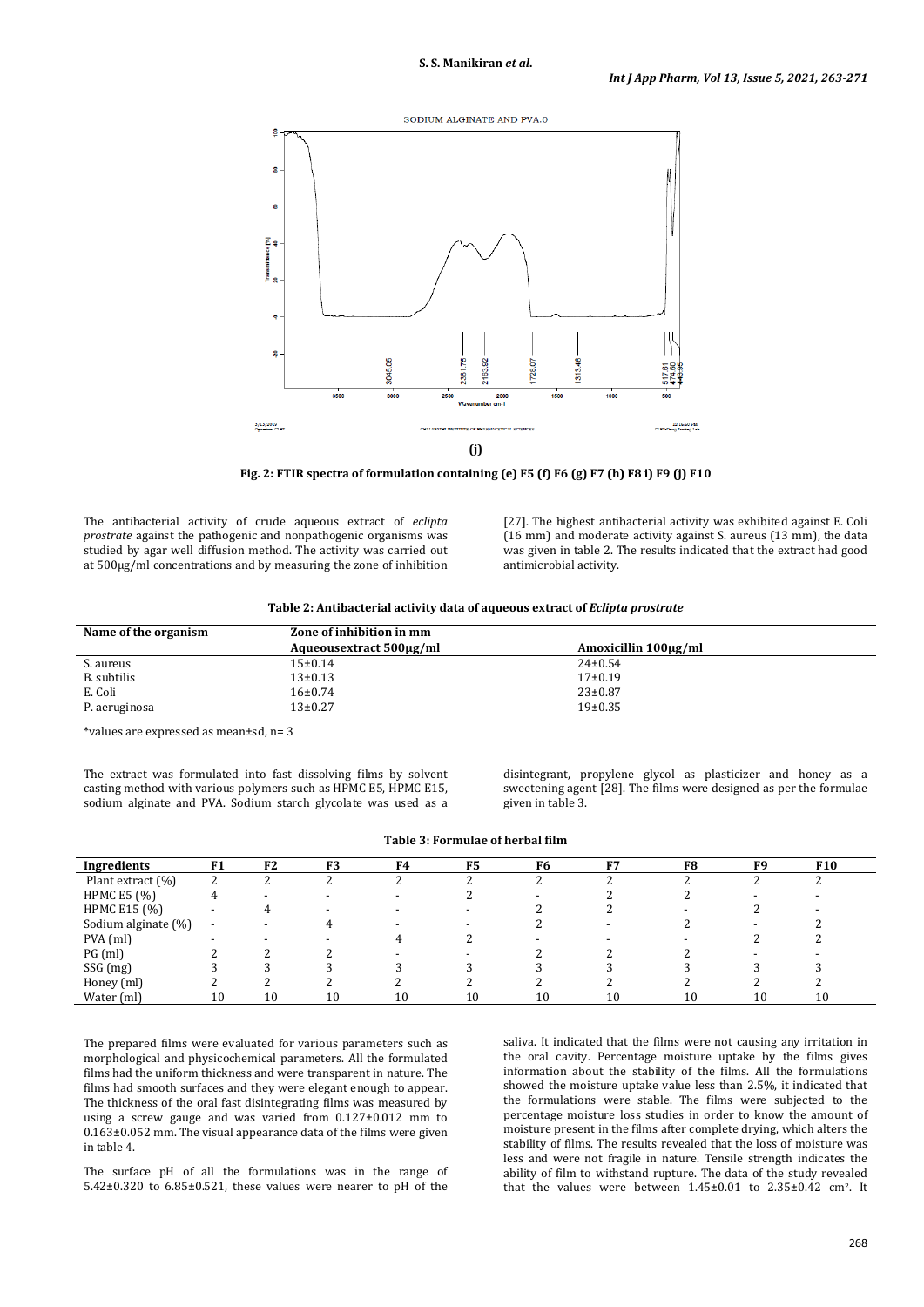indicated that the films have enough tensile strength and can withstand its structure during transportation [29, 30]. The percentage elongation study reveals the elasticity and plasticity of the polymer and the data of the films was in the range of 1.5 to 7.6%. The data revealed that by changing the polymer type and concentration the values were changing. Folding endurance gives an

indication of the brittleness of the film. The brittleness of the film depends upon the concentration of hydrophilic polymer and plasticizer. The films exhibited the folding endurance values were above 250; it revealed that the films were non-brittle. The physicochemical evaluation data of the films was given in table 5 and 6.

### **Table 4: Morphological properties of herbal films**

| S. No. | <b>Formulation</b> | Visual appearance*      | Surface* | Film forming capacity* | Tackiness* |
|--------|--------------------|-------------------------|----------|------------------------|------------|
|        | F1                 | Homogenous, transparent | Smooth   | Very good              | Non tacky  |
|        | F <sub>2</sub>     | Homogenous, transparent | Smooth   | Average                | Tacky      |
|        | F3                 | Homogenous, transparent | Smooth   | Very Good              | Non tacky  |
|        | F4                 | Homogenous, transparent | Smooth   | Very good              | Non-tacky  |
|        | F <sub>5</sub>     | Homogenous, transparent | Smooth   | Best                   | Non tacky  |
|        | F <sub>6</sub>     | Homogenous, transparent | Smooth   | Average                | Non tacky  |
|        | F7                 | Homogenous, transparent | Smooth   | Very good              | Non tacky  |
|        | F8                 | Homogenous, transparent | Smooth   | Best                   | Tacky      |
|        | F9                 | Homogenous, transparent | Smooth   | Best                   | Non tacky  |
| 10     | F10                | Homogenous, transparent | Smooth   | Average                | Tacky      |

\*values are expressed as mean±sd, n= 3

### **Table 5: Physico-mechanical properties of films**

| uniformity*<br>(mm±SD)*<br>$(*)$ $SD$ <sup>*</sup><br>strength <sup>*</sup><br>endurance*<br>$0.127 \pm 0.012$<br>$3.52 \pm 0.041$<br>$1.45 \pm 0.012$<br>F <sub>1</sub><br>$1.5 \pm 0.011$<br>>200<br>$5.32 \pm 0.051$<br>$3.54 \pm 0.041$<br>$0.132 \pm 0.021$<br>$2.3 \pm 0.015$<br>$1.63 \pm 0.018$<br>$5.69 \pm 0.064$<br>2<br>F <sub>2</sub><br>>250<br>$3.55 \pm 0.042$<br>$0.129 \pm 0.018$<br>$1.8 \pm 0.013$<br>$1.85 \pm 0.021$<br>$5.88 \pm 0.075$<br>>270<br>3<br>F3<br>$0.153 \pm 0.032$<br>$3.57 \pm 0.042$<br>$4.5 \pm 0.022$<br>$2.15 \pm 0.041$<br>$5.54 \pm 0.031$<br>>200<br>F4<br>4<br>$3.63 \pm 0.046$<br>$0.123 \pm 0.010$<br>$1.2 \pm 0.009$<br>>280<br>$2.42 \pm 0.062$<br>$6.08 \pm 0.090$<br>F5<br>5 |  |
|---------------------------------------------------------------------------------------------------------------------------------------------------------------------------------------------------------------------------------------------------------------------------------------------------------------------------------------------------------------------------------------------------------------------------------------------------------------------------------------------------------------------------------------------------------------------------------------------------------------------------------------------------------------------------------------------------------------------------------|--|
|                                                                                                                                                                                                                                                                                                                                                                                                                                                                                                                                                                                                                                                                                                                                 |  |
|                                                                                                                                                                                                                                                                                                                                                                                                                                                                                                                                                                                                                                                                                                                                 |  |
|                                                                                                                                                                                                                                                                                                                                                                                                                                                                                                                                                                                                                                                                                                                                 |  |
|                                                                                                                                                                                                                                                                                                                                                                                                                                                                                                                                                                                                                                                                                                                                 |  |
|                                                                                                                                                                                                                                                                                                                                                                                                                                                                                                                                                                                                                                                                                                                                 |  |
|                                                                                                                                                                                                                                                                                                                                                                                                                                                                                                                                                                                                                                                                                                                                 |  |
| $3.65 \pm 0.046$<br>$0.134 \pm 0.024$<br>$2.4 \pm 0.016$<br>$1.34 \pm 0.009$<br>$6.25 \pm 0.092$<br>F6<br>>230<br>6                                                                                                                                                                                                                                                                                                                                                                                                                                                                                                                                                                                                             |  |
| $3.73 \pm 0.050$<br>$2.35 \pm 0.055$<br>F7<br>$0.182 \pm 0.051$<br>$5.2 \pm 0.028$<br>>270<br>$5.90 \pm 0.082$                                                                                                                                                                                                                                                                                                                                                                                                                                                                                                                                                                                                                  |  |
| F8<br>$0.193 \pm 0.058$<br>$3.81 \pm 0.051$<br>$1.92 \pm 0.032$<br>8<br>$6.8 \pm 0.039$<br>>250<br>$6.32 \pm 0.95$                                                                                                                                                                                                                                                                                                                                                                                                                                                                                                                                                                                                              |  |
| F9<br>$0.183 \pm 0.052$<br>$3.83 \pm 0.052$<br>$2.35 \pm 0.055$<br>9<br>$5.9 \pm 0.030$<br>>250<br>$6.55 \pm 0.125$                                                                                                                                                                                                                                                                                                                                                                                                                                                                                                                                                                                                             |  |
| $3.85 \pm 0.052$<br>$1.36 \pm 0.009$<br>F <sub>10</sub><br>$0.195 \pm 0.060$<br>>230<br>$6.9 \pm 0.040$<br>$6.58 \pm 0.127$<br>10                                                                                                                                                                                                                                                                                                                                                                                                                                                                                                                                                                                               |  |

\*values are expressed as mean±sd, n= 3

#### **Table 6: Physico-chemical properties of formulated films**

| S. No. | <b>Formulation</b> | %Moisture uptake* | %Moisture loss*   | Disintegration time (sec) <sup>*</sup> | Drug content <sup>*</sup> |
|--------|--------------------|-------------------|-------------------|----------------------------------------|---------------------------|
|        |                    |                   |                   |                                        |                           |
|        | F1                 | $2.041 \pm 0.056$ | $1.136 \pm 0.014$ | $61.2 \pm 0.132$                       | $89.1 \pm 0.03$           |
|        | F <sub>2</sub>     | $2.145 \pm 0.071$ | $1.269 \pm 0.015$ | $57.3 \pm 0.128$                       | $94.4 \pm 0.55$           |
|        | F <sub>3</sub>     | $2.052 \pm 0.074$ | $1.146 \pm 0.018$ | $27.3 \pm 0.0140$                      | $95.3 \pm 0.01$           |
| 4      | F4                 | $2.183 \pm 0.074$ | $1.312 \pm 0.016$ | $60.9 \pm 0.131$                       | $93.6 \pm 0.007$          |
|        | F5                 | $2.207 \pm 0.075$ | $1.450 \pm 0.017$ | $32.4 \pm 0.147$                       | $92.9 \pm 0.03$           |
| 6      | F6                 | $2.144 \pm 0.071$ | $1.132 \pm 0.013$ | $53.4 \pm 0.125$                       | $93.1 \pm 0.01$           |
|        | F7                 | $2.166 \pm 0.073$ | $1.045 \pm 0.010$ | $53.3 \pm 0.125$                       | $92.4 \pm 0.06$           |
| 8      | F8                 | $2.088 \pm 0.058$ | $1.430\pm0.016$   | $62.4 \pm 0.132$                       | $88.2 \pm 0.01$           |
| 9      | F9                 | $2.114 \pm 0.062$ | $1.224 \pm 0.015$ | $67.3 \pm 0.137$                       | $90.1 \pm 0.03$           |
| 10     | F10                | $2.106 \pm 0.060$ | 1.515±0.020       | $69.8 \pm 0.138$                       | $95.4 \pm 0.02$           |

\*values are expressed as mean±sd, n= 3

The disintegration time of the films was measured by using a disintegration rate testing apparatus. The data revealed that all the films were disintegrated within the time range of 27.3-69.8 sec. It indicated that all the films disintegrated very quickly. Drug Content of all the films was measured by standard assay method by taking 10 individual samples as per the test procedure. A film of size 2×2 cm2was cut and kept in 100 ml of the volumetric flask containing solvent. This was then shaken in a mechanical shaker till it was dissolved to get a homogeneous solution and then filtered. The drug content was determined spectroscopically after appropriate dilution of the sample by measuring the absorbance at 221 nm. The drug release study of the films was carried out by using a paddle-type dissolution rate testing apparatus. The drug release study was carried out at 50 rpm for a period of 5 min. The release data from the films revealed that the release was in an immediate manner. The dissolution profile of all the formulations was depicted in fig. 3.

| S. No. | Physical appearance* | Tackiness* | <b>Film separation*</b> | Disintegration*  |
|--------|----------------------|------------|-------------------------|------------------|
| EО.    | Very good            | Non Tacky  | Separates               | $29.32 \pm 0.27$ |
| F4     | Average              | Non Tacky  | Separates               | $33.15 \pm 0.29$ |
| F6     | Good                 | Tackv      | Difficult to separates  | NA               |

\*values are expressed as mean±sd, n= 3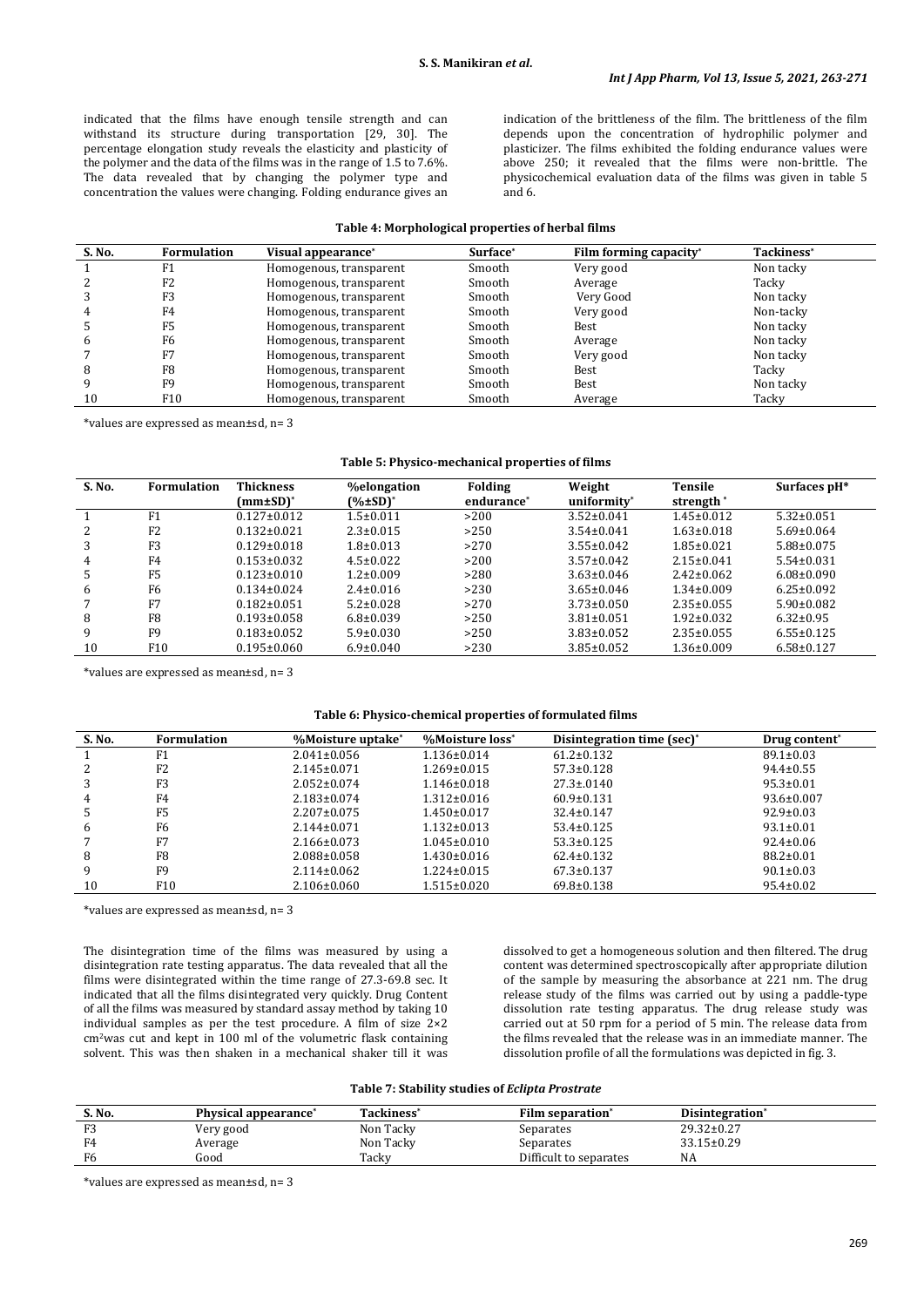

**Fig. 3:** *In vitro* **release profile of fast dissolving films**

The formulations were subjected to stability studies by storing them at 40±2 °C and 75±5%RH for a period of 3 mo. The formulations were tested for various parameters after the test period. The data revealed that formulation F3 was stable throughout the period. The data were given in table 7.

### **CONCLUSION**

The objective of the present study was to fabricate and characterize the fast-dissolving herbal film of *Eclipta Prostrate* leaf extract for ulcer treatment. The aqueous extract of the leaves was collected by the soxhlation process. The phytoconstituents study of the extract revealed the presence of flavonoids, tannins and saponins which have anti-ulcer and antibacterial activity. The extract was formulated into films by solvent casting method with various polymers such as HPMC E5, HPMC E15, sodium alginate and PVA. The formulated films were subjected to physicochemical evaluation such as thickness, folding endurance, percentage elongation, moisture uptake, moisture loss, surface pH and drug release. All the formulations were good in appearance with smooth texture. The study revealed that out of the ten formulations F3 formulation showed fast disintegration, release, good appearance and stability. Based on the study results it can be concluded that *Eclipta prostrate* leaves extract can be effectively formulated in the form of oral films with expected patient compliance.

### **FUNDING**

Nil

### **AUTHORS CONTRIBUTIONS**

All authors have contributed equally.

# **CONFLICT OF INTERESTS**

Declared none

### **REFERENCES**

- 1. Patel J, Patel KR, Patel NM. Review on fast dissolving film. Int J Univers Pharm Bio Sci 2013;2:149-62.
- 2. Vijaya Sri K, Rohini P, Kamalakar. Montelukast sodium oral thin films: formulation and *in vitro* evaluation. Asian J Pharm Clin Res 2012;5:266-70.
- 3. Subash Vijaya Kumar, Basani Gavaskar, Guru Sharani, Y Madhusudan Rao.Overview on fast dissolving films; 2010;2:29-3.
- 4. Kamalesh Upreti, Lalit Kumar, Stutie Pathak Anand, Viney Chawla. Formulation and evaluation of Mouth dissolving films of paracetamol. Int J Pharm Pharm Sci 2014;6:200-2.
- 5. Shaikh S, Shete A, Doijad R. Formulation and evalution of pharmaceutical aqueous gel of powdered guava leaves for mouth ulcer treatment. Pharma Tutor 2018;6:32-8.
- 6. Shivaji SAK, Vaibhav RV. Formulation and development of quercetin and monoammonium glycyrrhizinate loaded gel for

the treatment of mouth ulcer disease. Int J Pharm Sci Res 2021;12:1789-98.

- 7. Rownak Jahan, Abdullah A, Snehali M, Mohammed R. Ethnopharmacological significance of Eclipta alba Hassk. Int Scho Res Not 2014;38:22-6.
- 8. Sivaranjani R, Ramkrishnan K. Traditional uses of medicinal plants in treating skin diseases in Nagapattinam district of Tamilnadu. Int Res J Pharm 2012;3:201-4.
- 9. Nishimura M, Matsuura K, Tsukiko T, Yamashita H, Inagaki N, Sugiyama T, *et al*. *In vitro* and *in vivo* characteristics of prochlorperazine oral disintegrating film. Int J Pharm 2009;368:98-102.
- 10. Mashru RC, Sutariya BC, Parikh PP. Development and evaluation of fast dissolving films of salbutamol sulphate. Drug Dev Ind Pharm 2005;31:25-4.
- 11. Patel Priti, Patel Jaymin, Patel Kaushika, Nihar Shah, Shah Shreeraj. A review on fast dissolving sublingual film. J Pharm Sci Bio Sci Res 2015;5:279-85.
- 12. Granfors MT, Backman JT, Laitila J, Pertti JN. Tizanidine is mainly metabolized by cytochrome P450 1A2 *in vitro*. Br J Clin Pharmacol 2004;57:349–53.
- 13. Rajini Bala, Shailesh Sharma. Formulation optimization and evaluation of fast dissolving film of aprepitant by using design of experiment. Bull Faculty Pharm Cairo University 2018;56:159–68.
- 14. Raghuraman S, Ravichandran V, Shaffina SH, Rajasekaran T, Benito Johason D, Sankar V. Design and evaluation of propranolol hydrochloride buccal films. East Pharm 2001;10:109-11.
- 15. Mona Nagar, Mayank Nagar, Vikram Chopra. Formulation and evaluation of mouth dissolving film of antipsychotic drug aripiprazole. Der Pharm Lett 2012;4:1221-7.
- 16. Shivani Singh, Satyam Gangwar, Garima Garg, Vipin Garg, Sharma PK. Formulation and evaluation of rapidly disintegrating film of levocetirizine hydrochloride. Der Pharm Lett 2010;2:434-9.
- 17. Priyanka Nagar, Chauhan, Mohd Yasir. Insights into polymers: film formers in mouth dissolving films. Drug Inv Today 2011;3:280-9.
- 18. Rajni Bala, Pravin Pawar, Sushi Khanna, Sandeep Arora. Orally dissolving strips: a new approach to oral drug delivery system. Int J Pharm Invest 2013;3:67-6.
- 19. Smart JD. Buccal drug delivery. Exp Open Drug Delivery 2005;2:507–17.
- 20. Kadam VS, Bharkad VB, Shete GA, Jameel A, Shendarkar GR, Jadhav SV. Formulation and evaluation of fast dissolving oral film of metoclopramide HCl. W J Pharm Pharm Sci 2008;6:2052-66.
- 21. Ramani Gade, Aparna Aynampudi, Anitha Makineni. Design and development of pravastatin sodium fast dissolving films from natural mucilage of ocimum bacilicum seeds. Int J Pharm Res Rev 2014;3:17-7.
- 22. Swamy, Shiva Kumar S. Formulation and evaluation of fast dissolving oral films of palonosetron hydrochloride using HPMC-E5. Int J Pharm Chem Sci 2015;8:23-9.